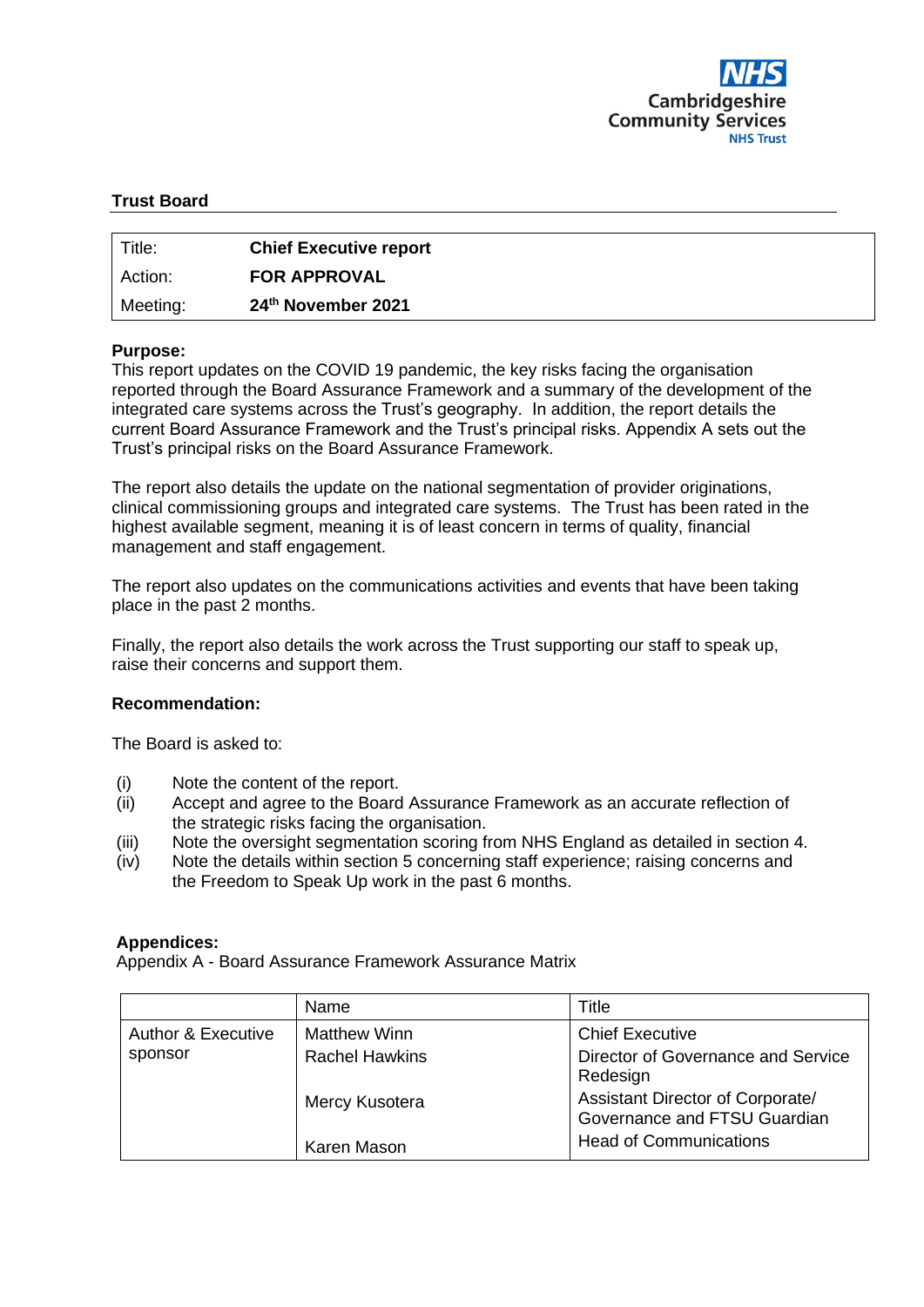# **Trust Objectives**

| <b>Objective</b>              | How the report supports achievement of the<br><b>Trust objectives:</b>                                                                                                                      |
|-------------------------------|---------------------------------------------------------------------------------------------------------------------------------------------------------------------------------------------|
| Provide outstanding care      | Providing outstanding care during COVID19<br>pandemic is a priority and the risks represent how<br>the Trust is reacting and mitigating against any<br>potential harm to staff and patients |
| Collaborate with others       | The report shows the huge amount of inter-<br>organisational cooperation during the pandemic                                                                                                |
| Be an excellent employer      | Supporting our staff during the pandemic is a high<br>priority                                                                                                                              |
| Be a sustainable organisation | Implicit in the Integrated care system update<br>section                                                                                                                                    |

# **Equality and Diversity implications:**

| Objective                |                                                                                           |             |                            | How the report supports achievement of<br>objectives: |      |               |     |             |  |  |  |
|--------------------------|-------------------------------------------------------------------------------------------|-------------|----------------------------|-------------------------------------------------------|------|---------------|-----|-------------|--|--|--|
|                          | To support the development of a<br>Trust wide Anti-Racism Strategy and                    |             | Not covered in this report |                                                       |      |               |     |             |  |  |  |
|                          | Organisational Development Plan.                                                          |             |                            |                                                       |      |               |     |             |  |  |  |
|                          | To finalise the roll out of reverse                                                       |             |                            |                                                       |      |               |     |             |  |  |  |
|                          | mentoring as part of all in house                                                         |             |                            | Not covered in this report                            |      |               |     |             |  |  |  |
|                          | development programmes.                                                                   |             |                            |                                                       |      |               |     |             |  |  |  |
|                          | We will measure the impact of our                                                         |             |                            | Not covered in this report                            |      |               |     |             |  |  |  |
|                          | virtual clinical platforms, ensuring that                                                 |             |                            |                                                       |      |               |     |             |  |  |  |
|                          | they are fully accessible to the<br>diverse communities we serve.                         |             |                            |                                                       |      |               |     |             |  |  |  |
|                          |                                                                                           |             |                            |                                                       |      |               |     |             |  |  |  |
|                          | We will ensure that the recruitment of                                                    |             |                            | Will be clear in the recruitment of volunteers to     |      |               |     |             |  |  |  |
|                          | our volunteers are from the diverse                                                       |             |                            | help the COVID vaccine roll out.                      |      |               |     |             |  |  |  |
| communities they serve.  |                                                                                           |             |                            |                                                       |      |               |     |             |  |  |  |
|                          | Are any of the following protected characteristics impacted by items covered in the paper |             |                            |                                                       |      |               |     |             |  |  |  |
| Yes                      |                                                                                           |             |                            |                                                       |      |               |     |             |  |  |  |
| <b>Disability</b><br>Age | Gender                                                                                    | Marriage    |                            | Pregnancy                                             | Race | Religion      | Sex | Sexual      |  |  |  |
|                          | Reassignment                                                                              | and Civil   |                            | and                                                   |      | and           |     | Orientation |  |  |  |
|                          |                                                                                           | Partnership |                            | Maternity                                             |      | <b>Belief</b> |     |             |  |  |  |
| ⊠                        |                                                                                           |             |                            |                                                       | ⊠    |               |     | L           |  |  |  |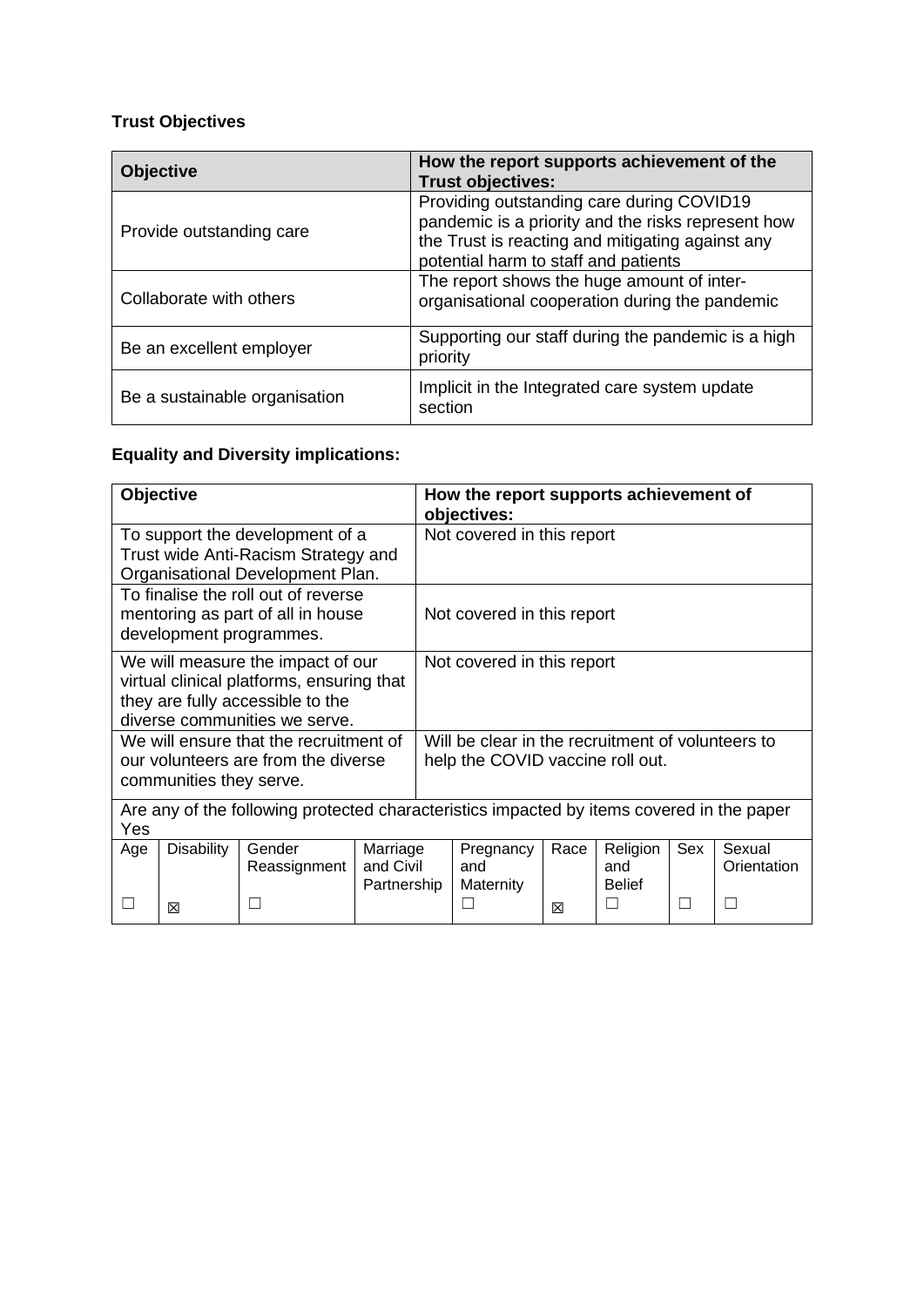### **1 RESPONSE TO COVID19 PANDEMIC**

- 1.1 The Trust continues to respond to the COVID-19 pandemic maintaining the incident centre arrangements, 7 days a week oversight of the incident and fulfilling our duties in reporting to NHS England.
- 1.2 The Trust is maintaining services in line with plans and in conjunction with health and social care partners, as well as supporting the delivery of the mass vaccination programme, as lead provider in Cambridgeshire & Peterborough and Norfolk & Waveney and in support of Hertfordshire Community Trust, the lead provider in Bedfordshire, Luton and Milton Keynes.
- 1.3 Trust staff continue to undertake lateral flow tests and Personal Protective Equipment (PPE) continues to be available for all staff that need it and any support to partner organisations and families supporting children with complex needs, are given, as they are needed. There is also no change currently to the need for service users/visitors to wear face coverings
- 1.4 The use of facemasks in our premises for staff and patients continue as it is important that we continue to protect our patients, staff and their families by providing a safe working and clinical environment that minimizes the possibility of spreading of the virus.
- 1.5 The mass vaccination programme continues to extend its delivery and is offering booster vaccinations, supporting the school immunization service with the delivery of vaccinations to 12–15-year-olds as well as walk-in slots for 16-17 year olds and those who are immunosuppressed or clinically extremely vulnerable. Three sites have closed; Cherry Hinton, East of England and Peterborough City Care Centre and the new single centre in Peterborough Queensgate opened on 18th October. The Shakespeare's Barn in King's Lynn, Castle Quarter in Norwich and the Queensgate centre in Peterborough are all be open to walk ins from next week.

# **2 BOARD ASSURANCE FRAMEWORK**

- 2.1 The Trust's Board Assurance Framework (BAF) incorporates a live register of the principal risks faced by the Trust in meeting its strategic objectives. It provides the Trust with a clear and comprehensive method of:
	- ❖ describing the main risks to achieving the organisation's strategic objectives,
	- ❖ describing the controls, assurance and oversight of these risks and
	- ❖ identifying any gaps in controls and assurance
- 2.2 For the period to 3<sup>rd</sup> November 2021 there were 8 strategic risks on the Board Assurance Framework, 2 of which scores 16 and the remaining 6 score 12 or below. Since previous reporting in September 2021, the following changes to the Trust Strategic risks were made:
	- Risk 3260 relating to health outcomes for people who use our services, was closed on 14th October 2021 because the core elements of the risk are being picked up in other risks at both local and Trust level.
	- A new risk (ID 3426) relating to a surge in service demands during winter period, has been identified. The risk is scored at 12.

Detailed information on strategic risks and operational risks scoring 15 and above is provided in Appendix 3 of the Integrated Governance Report (agenda item 5).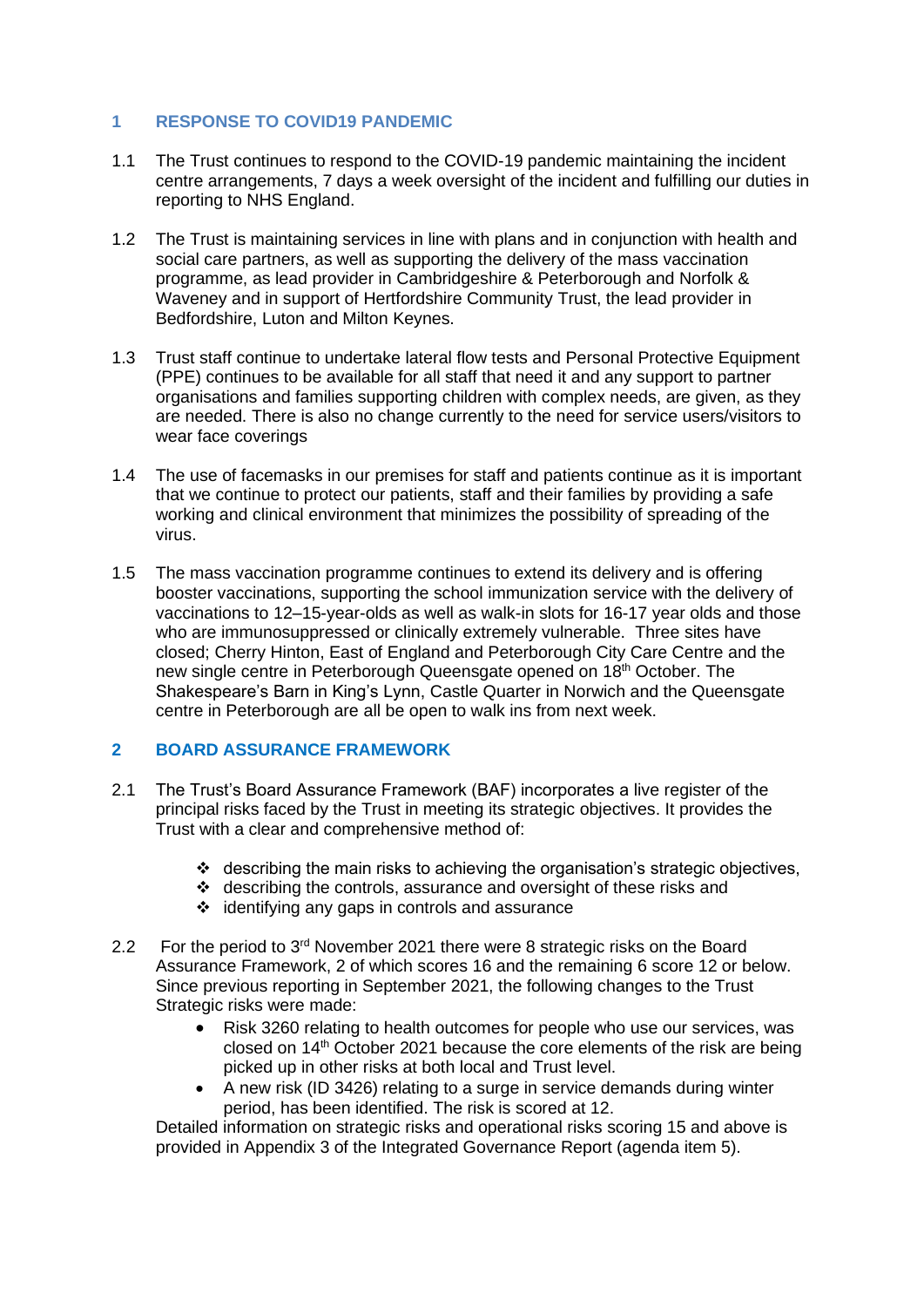2.3 There are a total of 140 risks on the risk register, 30 of which score above 12. Of these 30 risks, six score above 15, four of which are related to the COVID-19 pandemic, one is non-Covid related and remaining one is related to Large Scale Vaccination Programme.

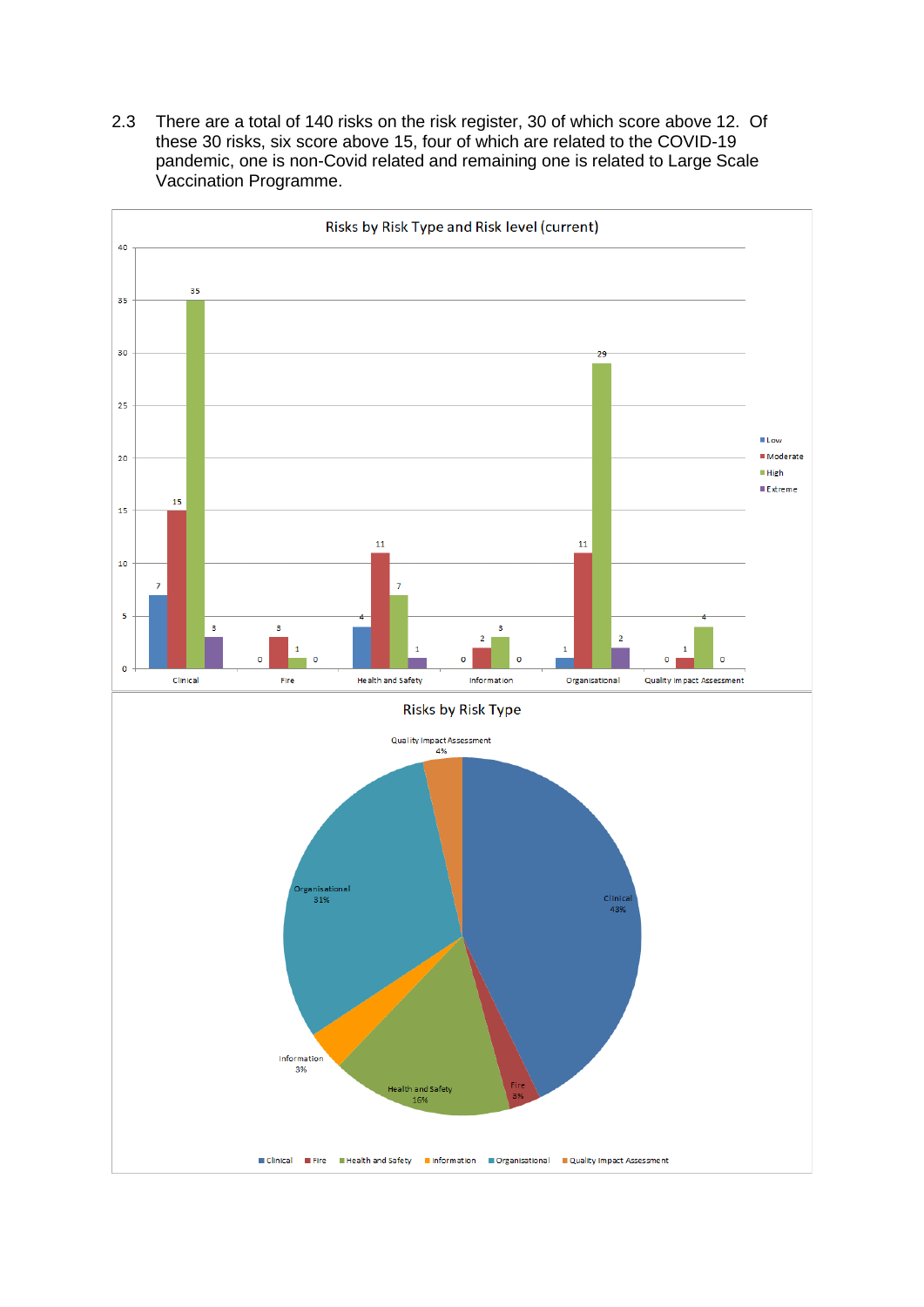- 2.4 All operational risks scoring 12 and above are reviewed and discussed at subcommittees of the Trust Board and issues with the mitigation, controls and actions are escalated as appropriate to the Board. Sub-committees also undertake a bi-annual review of all risks assigned to the relevant sub-committee ensuring scrutiny of all risks on a regular basis.
- 2.5 All new risks are reviewed by senior leaders monthly at the Wider Executive Team together with high scoring and high impact risks. The monthly meetings also take a thematic review of all risks within a particular division. This has led to greater scrutiny of risks and greater consistency in articulation of risks throughout the Trust.
- 2.6 The assurance on how risks are identified, managed and impact mitigated is integral to the Trust Board's approach to performance through the Integrated Governance Report.
- 2.7 The risks relating to COVID-19 are reviewed weekly at the Incident Management Team and at the Clinical Operational Boards on  $2^{nd}$ ,  $3^{rd}$  and  $4^{th}$  November 2021. The risk register is a live document; and risks are updated on a regular basis.
- 2.8 All risks relating to the mass vaccination programme are reviewed regularly by the Executive Team alongside the Mass Vaccination Programme Board. The risks were recently reviewed by the Mass Vaccination Clinical Operational Board on 4<sup>th</sup> November 2021. There are currently four BAF risks relating to large scale vaccination programme.
- 2.9 The Trust's Board Assurance framework is regularly reviewed and updated as a key part of the Well Led Improvement priorities.

# **3 INTEGRATED CARE SYSTEMS UPDATES**

- 3.1 Since the last Board meeting a wide range of guidance and support documents have been produced by NHS England to guide local systems in creating functioning integrated care systems and a Board.
- 3.2 Appointments have been made to the Chair and Accountable Officer roles for the three ICS areas that the Trust has the majority of its services in.
- 3.3 The Trust continues to develop the integrated planning with partners in the Bedfordshire Care alliance and to lead the Children and Young People's partnership in Cambridgeshire and Peterborough.

### **4 NHS SYSTEM OVERSIGHT FRAMEWORK SEGMENTATION**

- 4.1 NHS England and NHS Improvement (NHSEI) recently consulted on the new NHS System Oversight Framework (SOF) 2021/22, which introduced a new approach to provide focused assistance to organisations and systems.
- 4.2 On 8th November following consideration by the NHSEI regional support group, it has been agreed that the Trust should be placed into SOF segment 1. This in practice means the regional team have not identify specific support needs identified for CCS and confirms the continuation of the Trust's current assurance status with NHSE / I. This is the highest segment within the accountability structure and illustrates the most confidence in the organisation from a regional and national perspective.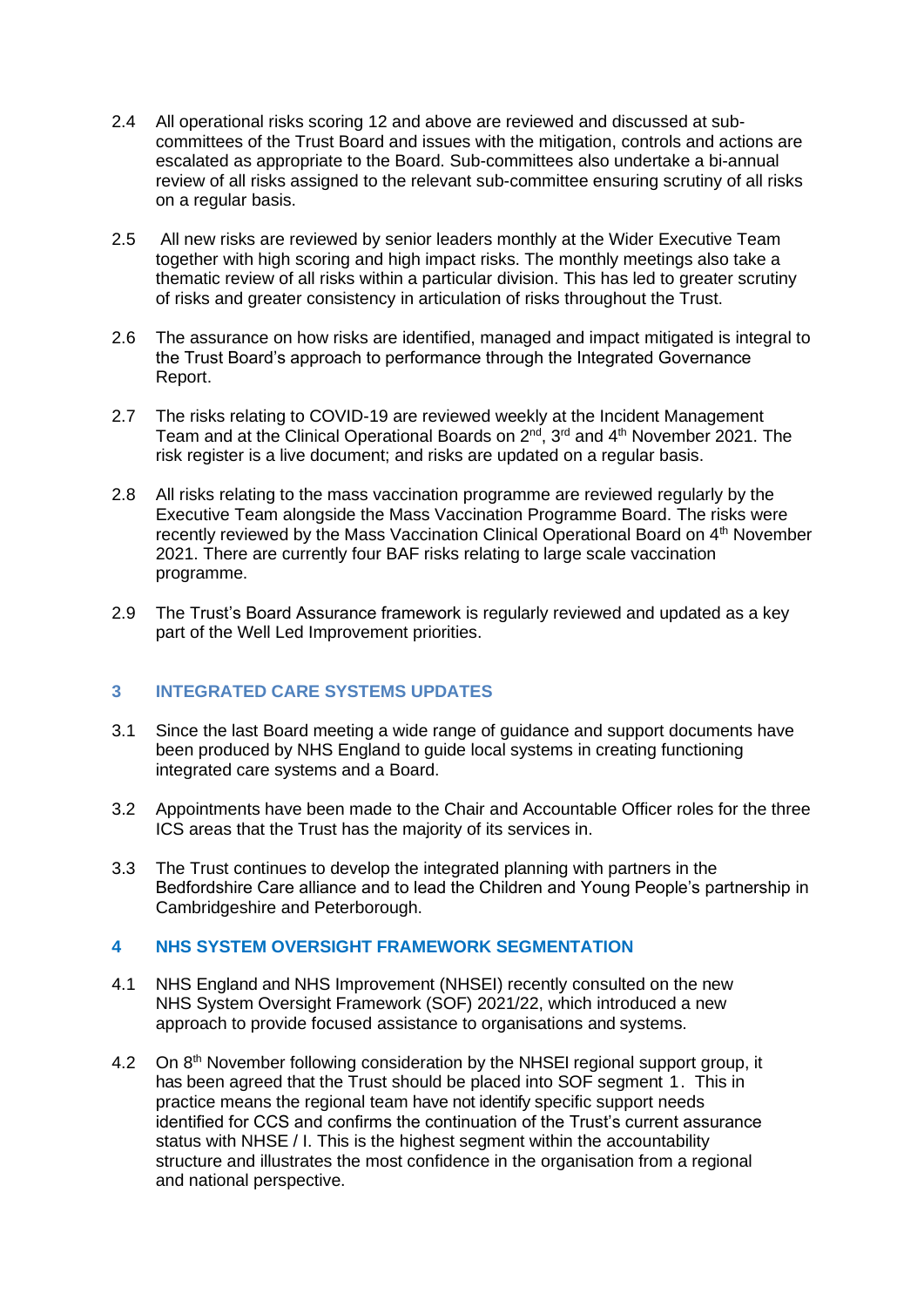4.3 The executive team will review the SOF assurance measures alongside the existing metrics and any proposed changes will be discussed at the Board development session in February 2022, to be introduced into our Board assurance approach for next financial year.

# **5 FREEDOM TO SPEAK UP GUARDIAN SIX MONTHLY REPORT**

### **Executive Summary**

- 5.1 This report provides a six-monthly update of the Trust's speaking up issues raised through the Freedom to Speak Up Guardian, Freedom to Speak Up Champions and other speaking up channels across the Trust. The report includes all concerns raised during 2021/22 Quarter 1 and Quarter 2 (April – September 2021). The report also includes key headlines from the national FTSU annual report for 2020/21.
- 5.2 The global Covid-19 pandemic brought some changes to speaking up channels. Staff continued to raise concerns during the pandemic; however, speaking up arrangements had been adapted in response to the pandemic. Most of these concerns were raised directly with Executive team members during live question and answer sessions with staff or via a dedicated Incident Management Team (IMT) email address that the Trust had set up to support its Incident Control Centre.
- 5.3 The Trust launched three staff networks namely: Cultural Diversity network in July 2020, Long Term Conditions and Disability network in April 2021 and the LGBTQ+ network in July 2021. The networks provide an opportunity for staff to share stories and to raise and discuss any concerns.
- 5.4 The FTSU Guardian and the FTSU Champions listen to and support staff in identifying a range of options on how they would expect the situation to improve. By exploring options, staff are sometimes able to identify a solution to their concerns. Staff are always encouraged to raise their concerns with their line managers or second tier line manager in the first instance unless there are sound reasons for not doing so. This allows for a more positive relationship between staff and managers across services.
- 5.5 The FTSU Guardian holds regular meetings with the FTSU Executive Lead to talk through FTSU activity including raised concerns, escalation routes, themes, outcomes and sharing of learning.
- 5.6 Dr Jayne Chidgey-Clark has been appointed as the new National Guardian. Dr Chidgey-Clark is expected to take up the role on 1 December 2021.

### **Benchmarking: Freedom to Speak Up National Data Summary 2020-21**

- 5.7 The National Guardian's Office collected data from Freedom to Speak Up Guardians in all Trusts and Foundation Trusts on cases raised with them in 2020/21. Key headlines from the report included the following:
	- The number of concerns raised with FTSU Guardians increased by 26% nationally. 20,388 concerns were reported during 2020/21 compared to 16,199 raised in the previous year.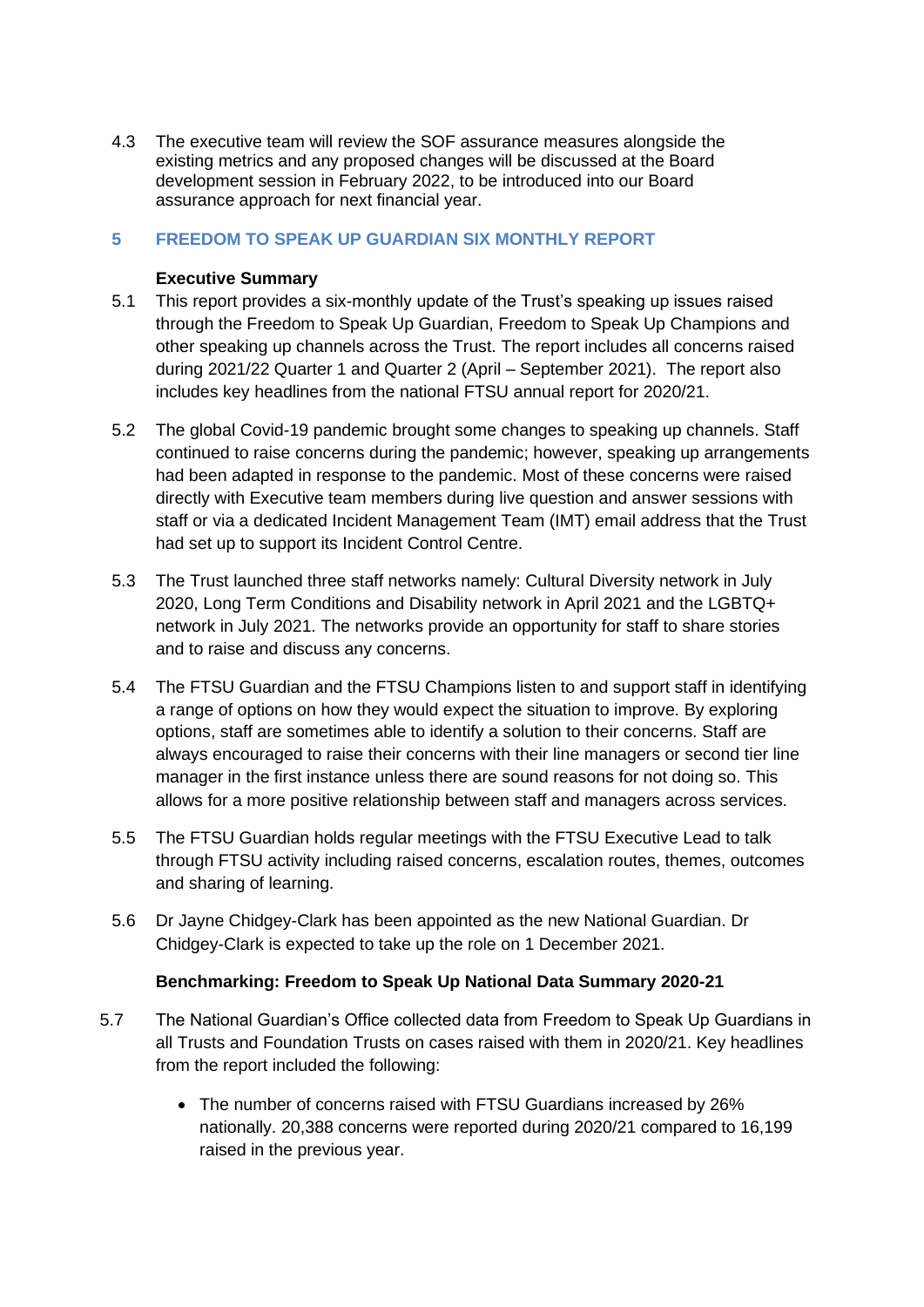- Nurses and midwives continued to account for the biggest portion (29%) of cases raised.
- Workers spoke about issues relating to the pandemic; this included social distancing, shielding and personal protective equipment.
- 84.3% of workers who gave feedback said they would speak up again.
- Quarter 3 (October to November 2020) saw the highest number of cases raised (5334).
- 5.8 The table below compares the Trust FTSU data and the national data for 2020/21:

| Theme or professional group    | <b>National Data</b>            | <b>Trust Data</b>             |  |  |  |  |  |  |
|--------------------------------|---------------------------------|-------------------------------|--|--|--|--|--|--|
| Number of cases                | 20,388 concerns were            | 25 cases were recorded        |  |  |  |  |  |  |
| recorded                       | reported during 2020/21; an     | compared to 34 in the         |  |  |  |  |  |  |
|                                | increase of 26%.                | previous year. However, we    |  |  |  |  |  |  |
|                                |                                 | know that lots of             |  |  |  |  |  |  |
|                                |                                 | questions/queries were raised |  |  |  |  |  |  |
|                                |                                 | directly with Executive       |  |  |  |  |  |  |
|                                |                                 | Directors through our Q&A     |  |  |  |  |  |  |
|                                |                                 | sessions and IMT routes and   |  |  |  |  |  |  |
|                                |                                 | through our staff networks in |  |  |  |  |  |  |
|                                |                                 | addition to the logged        |  |  |  |  |  |  |
|                                |                                 | concerns.                     |  |  |  |  |  |  |
| <b>Bullying and harassment</b> | 30.1% cases included an         | 12% of the cases included an  |  |  |  |  |  |  |
|                                | element of bullying and         | element of 'attitude and      |  |  |  |  |  |  |
|                                | harassment. This was lower      | behaviours' of staff.         |  |  |  |  |  |  |
|                                | than 2019/20.                   |                               |  |  |  |  |  |  |
| Anonymous                      | Almost 12% of cases were        | 2 out of 25 cases (8%) were   |  |  |  |  |  |  |
|                                | raised anonymously.             | raised anonymously.           |  |  |  |  |  |  |
| Professional background of     | <b>Nurses and midwives</b>      | 48% of the cases were raised  |  |  |  |  |  |  |
| those speaking up              | continued to account for the    | by nurses.                    |  |  |  |  |  |  |
|                                | biggest portion (29%) of cases  |                               |  |  |  |  |  |  |
|                                | raised.                         |                               |  |  |  |  |  |  |
| Covid 19 pandemic              | Topics related to social        | 60% of the cases reported     |  |  |  |  |  |  |
|                                | distancing, increased anxiety   | related to Covid 19 pandemic. |  |  |  |  |  |  |
|                                | and personal protective         |                               |  |  |  |  |  |  |
|                                | equipment.                      |                               |  |  |  |  |  |  |
| Detriment (disadvantageous     | Detriment for speaking up was   | No indicator of detriment was |  |  |  |  |  |  |
| and / or demeaning             | indicated in 3.1% of the cases. | reported during 2020/21.      |  |  |  |  |  |  |
| treatment) for speaking up     |                                 |                               |  |  |  |  |  |  |

# **Summary of FTSU cases reported between 1st April 2021 and 30th September 2021**

5.9 The tables below provide a summary of the number of cases raised from April 2021 to September 2021. 14 concerns were raised during this period, 9 of which were recorded during Quarter 1.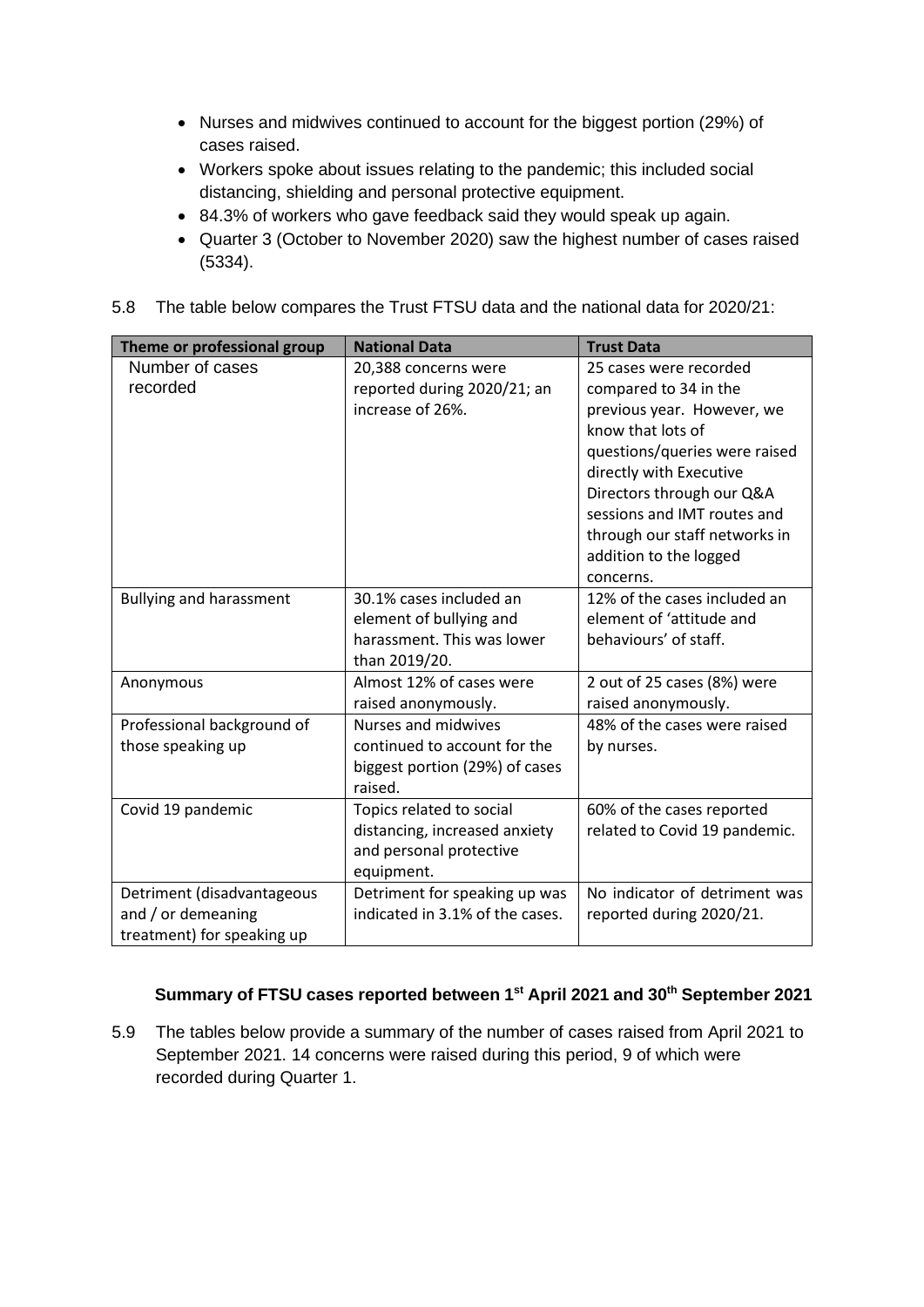

5.10 The chart below summarises the key themes for concerns raised from April to September 2021. The most prevalent themes related to attitude and behaviours. Concerns relating to attitude and behaviours tend to originate from poor communication between staff and line manager or person in seniority.



- 5.11 During Quarters 1 and 2, three cases were reported anonymously. Although it is generally challenging to address concerns raised anonymously, it is however pleasing to report that all the three concerns reported anonymously were reviewed by an independent Reviewer as outlined in the Trust Speaking Up Policy. Recommendations were made to the services linked with the alleged concerns and specific actions were taken to address them.
- 5.12 The Statistical Process Control (SPC) chart below compares the number of concerns raised monthly from April 2019 to September 2021. The numbers in the lower series are quite low apart from August 2019 which had 14 concerns recorded. The mean, when re-calculated after August 2019 spike shows that the process was very stable, with only one orange point (April 2020) above the process limit.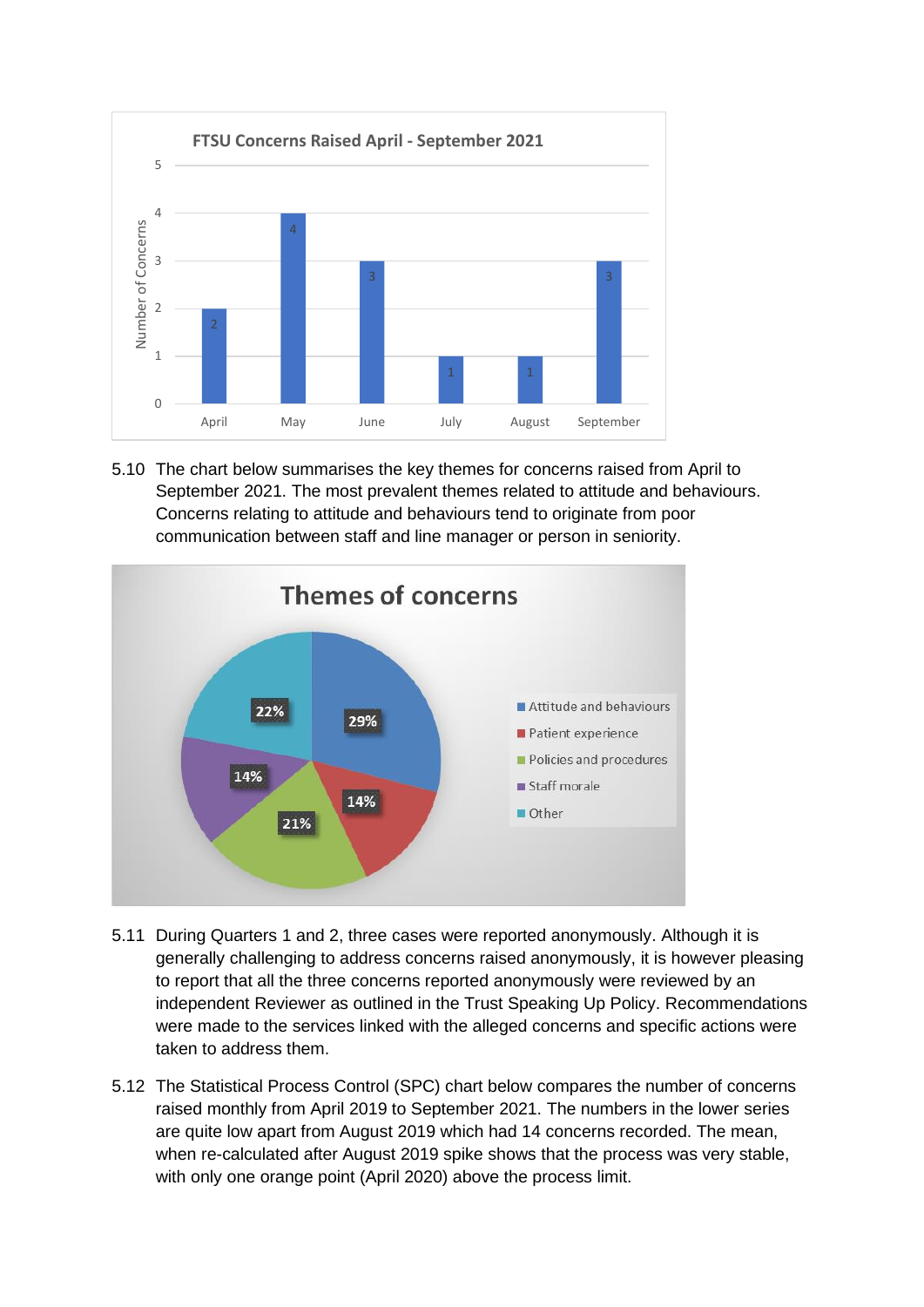



# **Reporting and Learning**

- 5.12 All concerns raised during the reporting period were responded to on time and learning captured. Examples of learning outcomes include:
	- **FTSU Champions role –** enhanced visibility of the Champions Trust wide. Service Directors work closely with the FTSU Champions across services.
	- **HR processes** revision to some policies and procedures to ensure they support our just and learning culture and also remain fit for purpose.
	- **Staff voice –** encouraging staff to share their lived experience. Staff networks provide a safe place for staff to share their stories.
- 5.13 Quarter 1 and 2 data (above) have been submitted to the National Guardian's Office. During the reporting period, no member of staff reported that they had suffered disadvantageous and / or demeaning treatment because of speaking up. The FTSU Guardian checks in with all individuals who raise concerns.
- 5.14 The Trust is committed to continuing to learn and improve its systems and processes for raising concerns. Key messages and awareness are raised regularly to all staff through the intranet, weekly communications cascade, and other internal routes.
- 5.15 FTSU is embedded in the Trust Volunteers' Policy; staff and volunteers across Large-Scale Vaccination sites are aware of the Trust speaking up processes.

### **Feedback**

5.16 Feedback is an important part of the speaking up process. Apart from anonymous concerns, all workers who raised concerns during Quarter 1 and Quarter 2 have been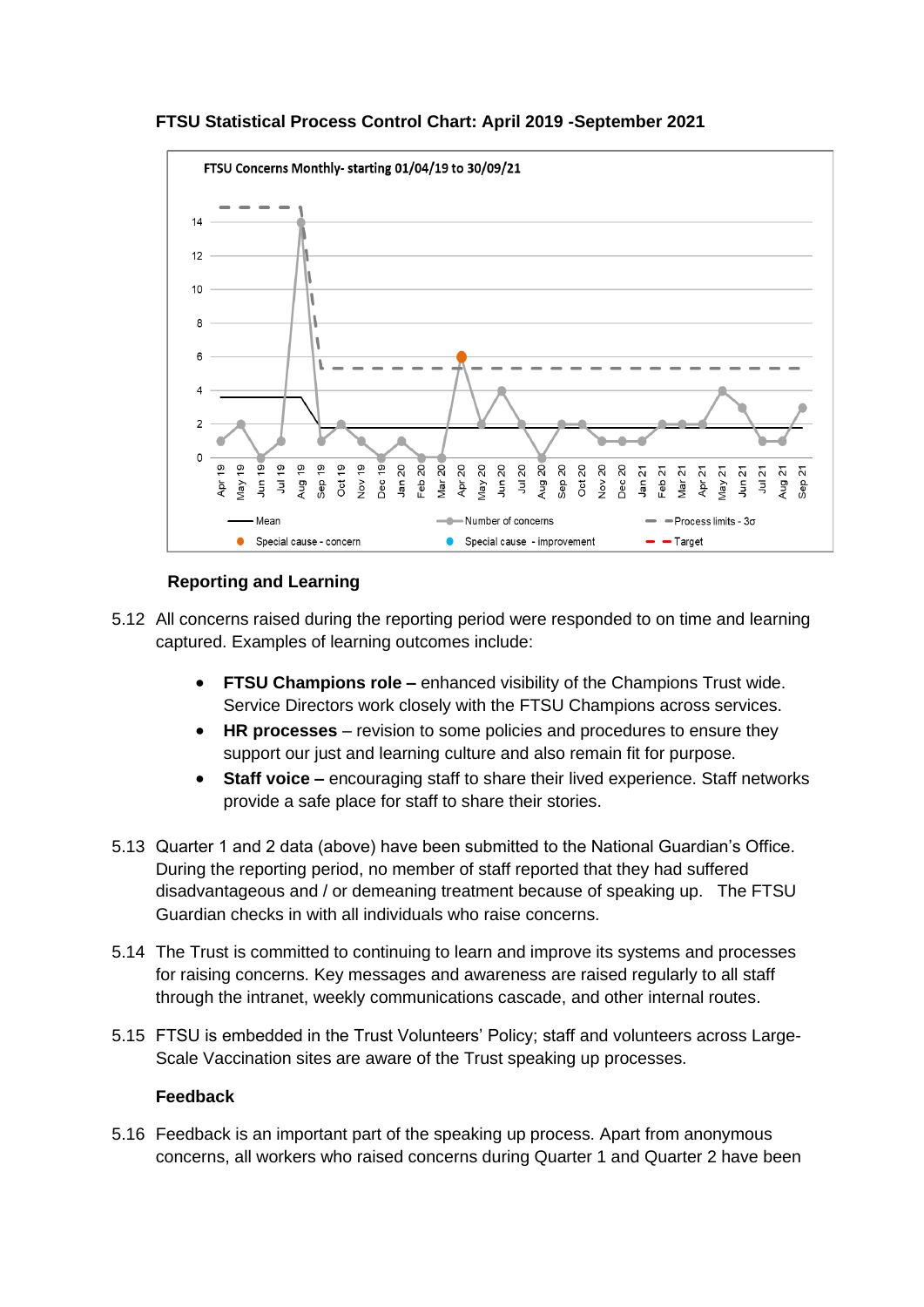provided with feedback on the outcome of the matters they raised. Similarly, feedback has been sought from workers about their speaking up experience.

5.17 All the recommendations from FTSU internal audit carried out in 2020/21 have been implemented.

# **6 COMMUNICATIONS UPDATE**

- 6.1 Deliverables to support our large scale vaccination centres included:
	- Our ongoing social media campaign has focussed on using quotes and images from people explaining why they had the jab to promote uptake for:
	- the booster dose for cohorts 1-9, and the third primary dose vaccination for people who are immunosuppressed
	- those who have not had either the first or second doses
	- 12-15 year olds who can now book an appointment at all of our vaccination centres, or walk-in to three of our main centres with more planned in the near future.
	- Our proactive approach to seek media coverage continues to support increased uptake. We received significant coverage across print and broadcast outlets including ITV Anglia at the Grafton Centre, ITN and ITV Anglia at Queensgate, Look East at Castle Quarter; as well as interviews with BBC Radio Cambridgeshire and Radio Norfolk and features in the majority of local outlets.
	- Internal vaccination campaigns have focussed on:
		- o Promoting the importance of (and opportunities for) the Covid booster and 'flu vaccinations to protect staff and services during the winter period; including virtual staff Q&As with our medical director, chief nurse and cultural diversity chair
		- o Maintaining infection prevention and control through social distancing, mask wearing, air flow, hand washing etc
		- o Continued use of lateral flow testing
- 6.2 Examples of other projects include:
	- Our Trust-wide project to improve our digital offer continues with a range of staff engagement sessions held and co-production sessions planned; the outcome of which will inform our future digital offer
	- Promotional materials were generated for:
		- o Allied Health Professionals Day on 14 October;
		- o the National Guardians Speak Up month;
		- o Black History Month;
		- o the national staff survey launch;
		- o launch of the Trust's LGBTQ+ network
		- o promotion of positive feedback from service users, as well as a range of recruitment and career opportunities via social media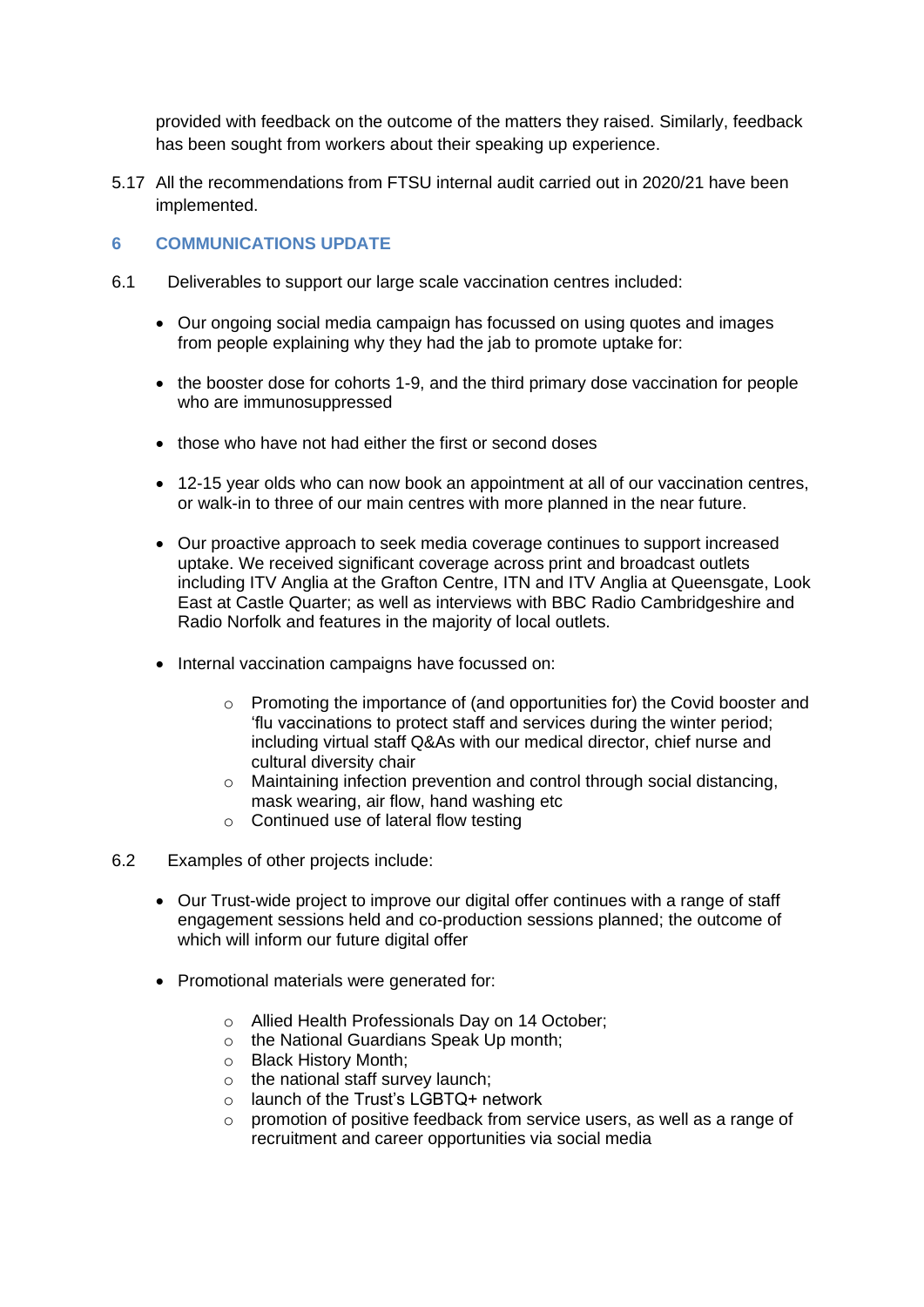- A number of Trust nurses have been awarded Queen's Nursing status by the Queens Nursing Institute recently; recognising their contribution to good practice within the sector. We will be inviting our Queen's Nurses to a future Board meeting to be held in public to share how this award supports their practice and to raise awareness of the work of the Institute
- Our Luton and Bedfordshire newly qualified Specialist Community Public Health Nurses won this month's Shine a Light award for giving up their last week at university to support Afghan families and children at the two refugee centres in Luton.
- Digital resources across all services continued to be promoted via all social media channels to ensure service users knew how to continue to access our services (either virtually or face to face) and signposting to a wide range of support and information.
- Plans for our virtual annual Long Service Awards are well underway with 125 staff celebrating 3300 years of dedicated service.